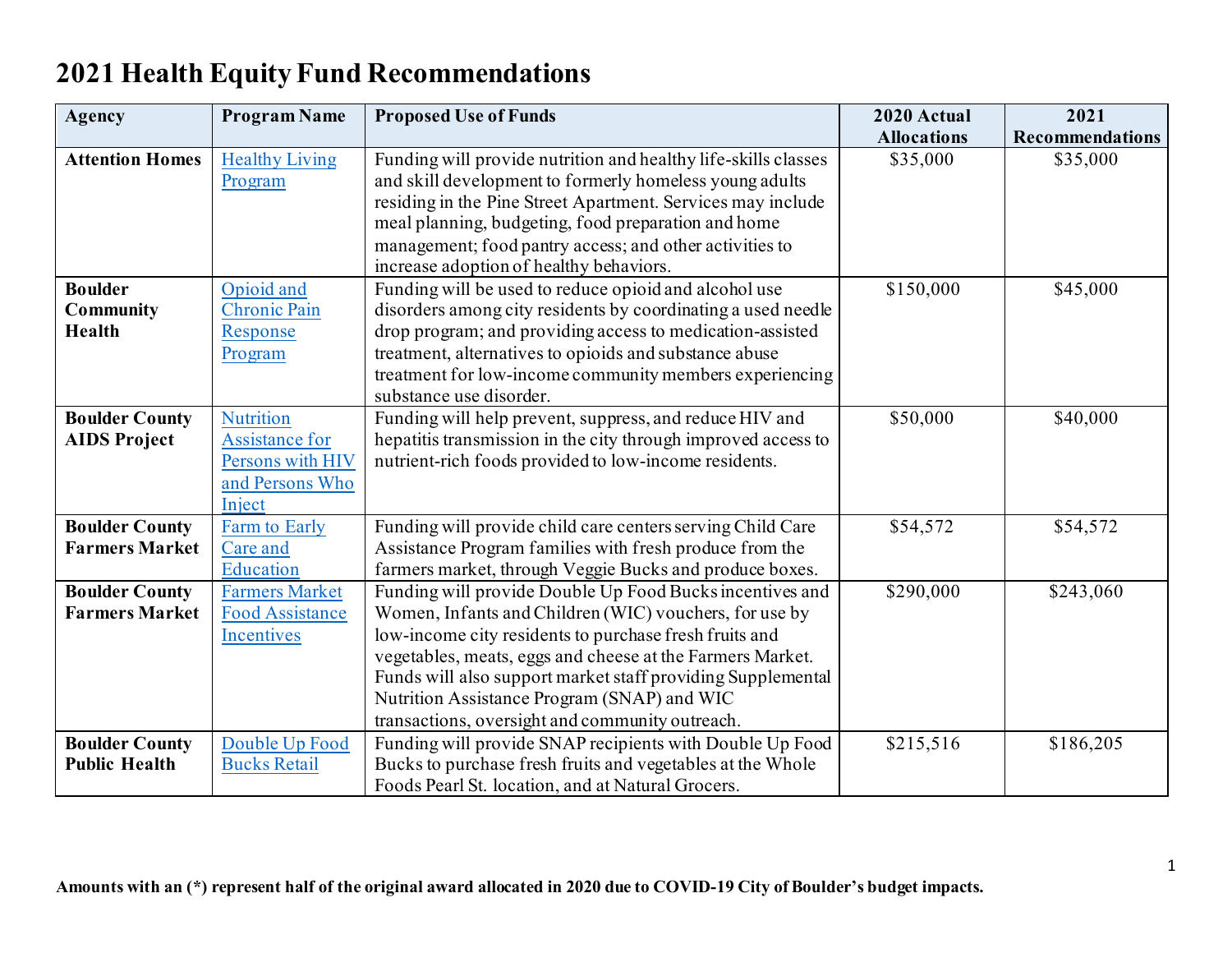| <b>Boulder County</b><br><b>Public Health</b>                     | <b>Healthy Eating</b><br>and Drinking<br>from the Start                                          | Funding will support increased breastfeeding, healthy eating<br>and access to healthy foods for low-income nursing mothers<br>and their families.                                                                                                                                                                                                 | \$100,000        | \$82,000  |
|-------------------------------------------------------------------|--------------------------------------------------------------------------------------------------|---------------------------------------------------------------------------------------------------------------------------------------------------------------------------------------------------------------------------------------------------------------------------------------------------------------------------------------------------|------------------|-----------|
| <b>Boulder County</b><br><b>Public Health</b>                     | Maternal Child<br>Coordinated<br>Services                                                        | Funding will provide two-generational screening and referral<br>services to ensure at-risk pregnant individuals and families<br>with young children are receiving the right services at the<br>right time, while increasing opportunities for families to<br>connect with existing wrap-around prevention and<br>intervention community services. | \$56,200         | \$37,654  |
| <b>Boulder County</b><br><b>Public Health</b>                     | <b>SNAP Gap/Fruit</b><br>and Veg Boulder                                                         | Funding will increase food security among low-income<br>residents ineligible for assistance through the SNAP or WIC<br>by providing them with bucks to purchase fruits/vegetables<br>at multiple Boulder grocery and farmers market locations.                                                                                                    | \$372,058        | \$233,970 |
| <b>Boulder County</b><br><b>Soccer Club</b>                       | <b>GrassRoots</b> and<br>Community<br>Outreach<br>Recreational<br><b>Youth Soccer</b><br>Program | Funding will provide an organized soccer experience for<br>underserved youth in Boulder.                                                                                                                                                                                                                                                          | $$25,000*$       | \$25,000  |
| <b>Boulder Day</b><br><b>Nursery</b>                              | <b>Family Health</b><br>and Resource<br>Program                                                  | Funding will enable integration of health education, healthy<br>meals and physical activities to children utilizing childcare<br>services.                                                                                                                                                                                                        | \$75,000         | \$75,000  |
| <b>Boulder Food</b><br><b>Rescue</b>                              | Food<br>Redistribution                                                                           | Funding will be used to distribute fresh produce to low-<br>income city residents, from retail, institutional and<br>individual food donors.                                                                                                                                                                                                      | $\sqrt{$90,000}$ | \$90,000  |
| <b>Boulder Parks</b><br>and Recreation                            | Rec on Wheelz -<br><b>Youth and Family</b><br><b>Services Initiative</b>                         | Funding will provide coordinated, on-site physical fitness<br>programming for low-income youth residents at Orchard<br>Grove, Ponderosa, and Vista Village mobile home<br>communities, and to youth participating in BVSD Summer<br>Learning Program.                                                                                             | $$100,000*$      | \$90,000  |
| <b>Boulder Parks</b><br>and Recreation                            | <b>Recquity Pass</b><br>Program                                                                  | Funding will fully-subsidize recreation center passes to low-<br>income residents and support bilingual community liaisons<br>to support residents and achieve program outcomes.                                                                                                                                                                  | $$75,000*$       | \$60,987  |
| <b>Boulder Parks</b><br>and Recreation<br><b>Foundation, Inc.</b> | <b>PLAYpass</b>                                                                                  | Funding will help reduce barriers to participation in fee-<br>based physical activity programming for low-income city                                                                                                                                                                                                                             | \$112,500*       | \$112,500 |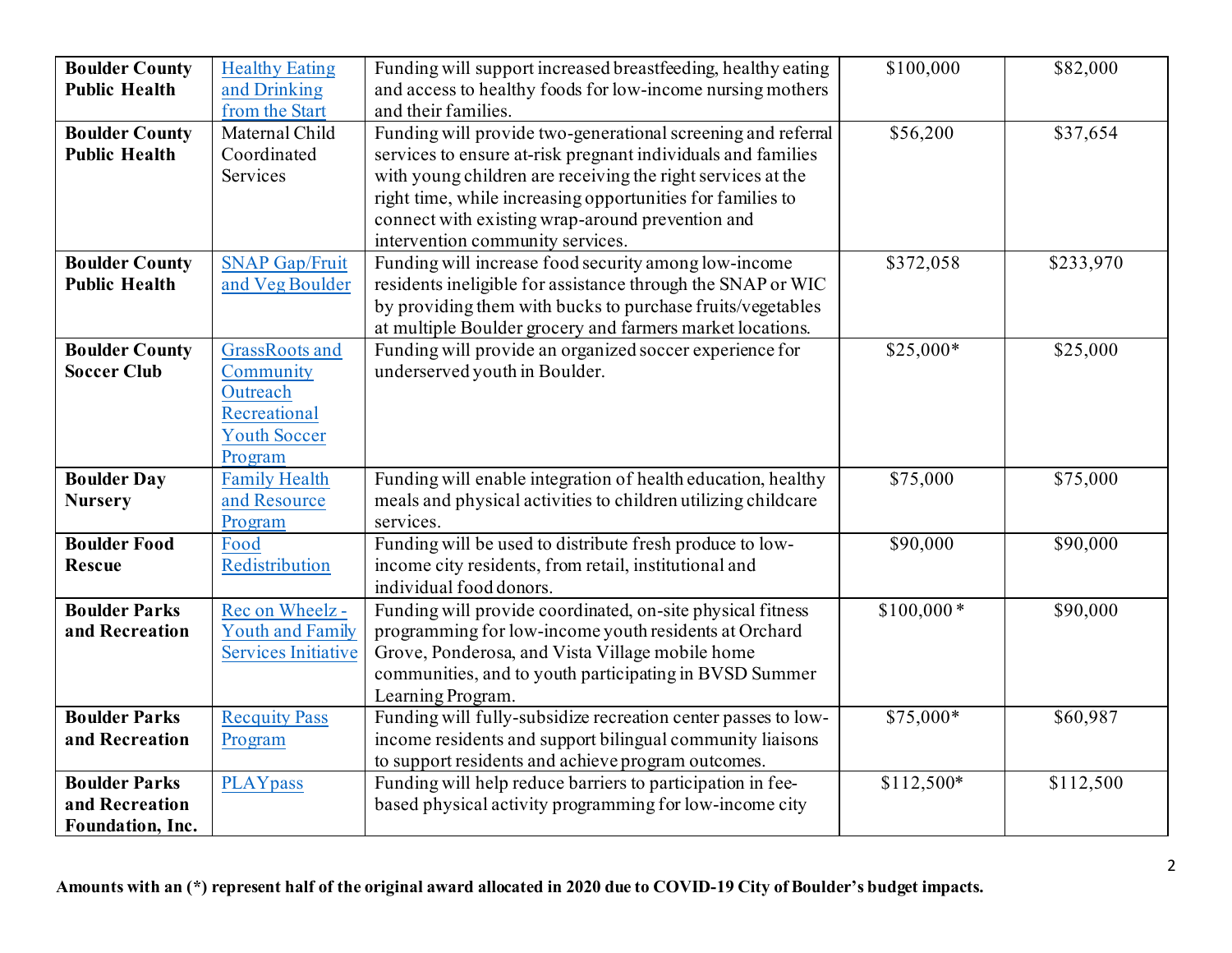|                                                                        |                                                                                | youth; increase equity and inclusion best-practices among<br>physical fitness businesses and non-profit agencies.                                                                                                                                                                      |              |           |
|------------------------------------------------------------------------|--------------------------------------------------------------------------------|----------------------------------------------------------------------------------------------------------------------------------------------------------------------------------------------------------------------------------------------------------------------------------------|--------------|-----------|
| <b>BVSD</b>                                                            | Adelante!<br><b>Holistic Wellness</b><br>Initiative                            | Funding will provide mindfulness practices and group<br>behavioral health trauma therapy sessions for low-income<br>Latinx students experiencing unique stressors and fear<br>related to immigration and racism issues.                                                                | $$16,800*$   | \$26,880  |
| <b>Bridge to Justice</b>                                               | Healthcare and<br><b>Food Assistance</b>                                       | Funding will be used to improve access for low-income<br>residents to government health care, and health and nutrition<br>programs; and provide legal representation for benefits<br>appeals.                                                                                          | \$175,000    | \$151,200 |
| Centro<br><b>AMISTAD</b>                                               | Promotoras                                                                     | Funding will provide community-based health education and<br>wellness programs coordinated by Latinx community<br>members for low-income, Latinx city residents.                                                                                                                       | \$201,630    | \$174,208 |
| <b>Clinica</b><br>Campesina<br><b>Family Health</b><br><b>Services</b> | Healthy<br>Behaviors for a<br>Healthy<br>Community                             | Funding will provide direct health services, healthy living<br>and healthy eating guidance, pharmacy services and health<br>monitoring to low-income, at-risk city residents requiring<br>primary health care or experiencing chronic diseases linked<br>to sugar sweetened beverages. | \$174,784.45 | \$151,013 |
| <b>Community</b><br><b>Cycles</b>                                      | <b>Bicycling for</b><br>Community<br>Health                                    | Funding will provide bicycles and safety gear, bicycle repair<br>education, way-finding materials and other activities to<br>support physical fitness and positive health outcomes for<br>low-income children and families.                                                            | $$50,000*$   | \$50,000  |
| <b>Community</b><br><b>Food Share Inc</b>                              | Food<br>Procurement and<br><b>Food Distribution</b><br>Program                 | Funding will provide food, comprised primarily of fresh<br>produce, healthy dairy and protein items, to low-income city<br>residents experiencing food insecurity.                                                                                                                     | \$155,500    | \$139,950 |
| Dental Aid, Inc.                                                       | Creating a<br><b>Lifelong Dental</b><br>Home for<br>Underserved<br>Populations | Funding will provide dental care and oral health education to<br>low-income families, to establish quality oral care habits and<br>reduce the risk of oral disease.                                                                                                                    | \$192,460    | \$166,285 |
| Emergency<br>Family<br><b>Assistance</b><br><b>Association</b>         | <b>Shelter and Basic</b><br><b>Needs</b>                                       | Funding will provide healthy, nutritious food and other food<br>access services to low-income city residents.                                                                                                                                                                          | \$107,644    | \$107,644 |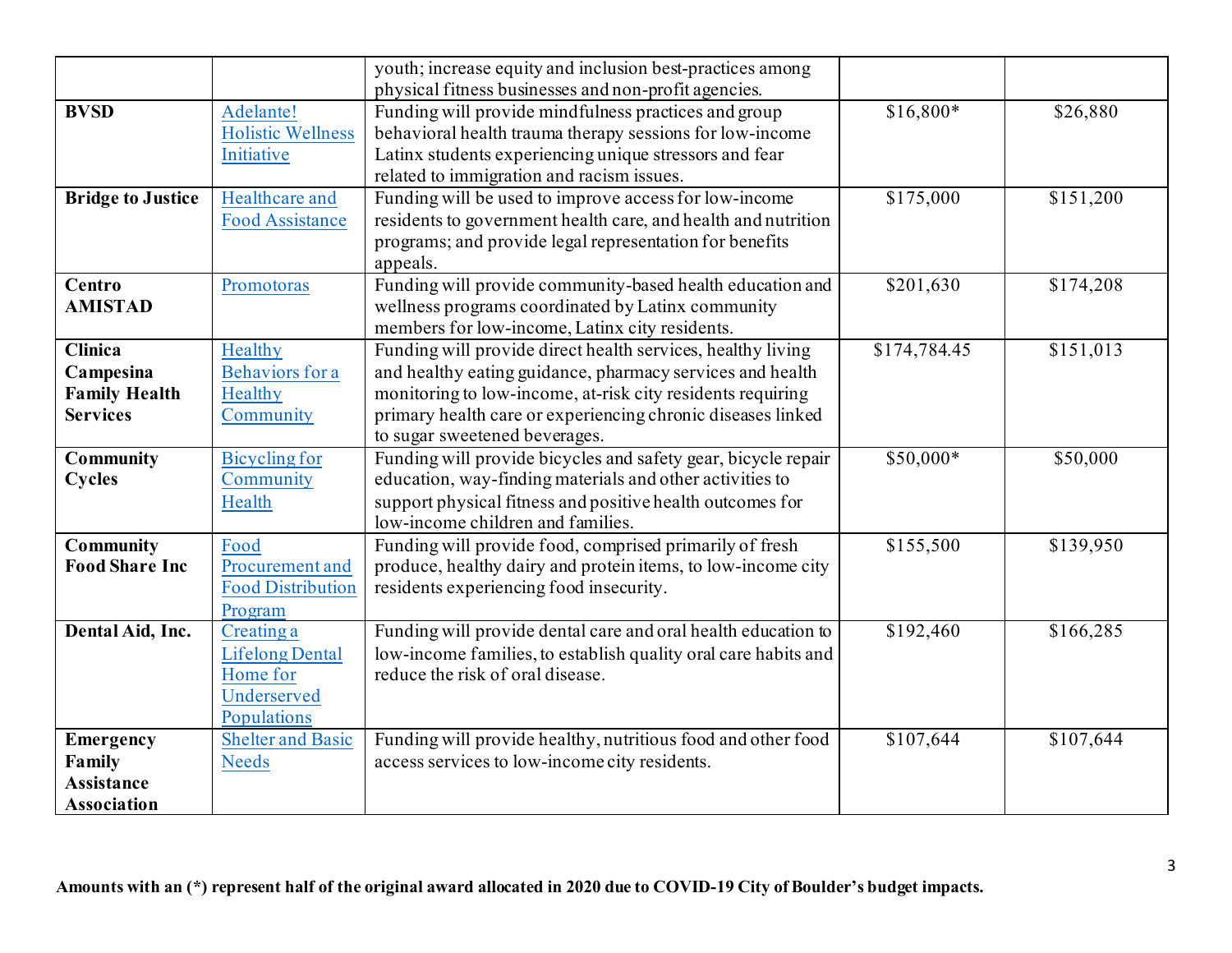| <b>Emergency</b>       | Economic                | Funding will help support combined housing and medical       | \$25,000    | \$25,000    |
|------------------------|-------------------------|--------------------------------------------------------------|-------------|-------------|
|                        |                         | needs for low-income families benefitting from the Keep      |             |             |
| Family                 | Supports to             |                                                              |             |             |
| <b>Assistance</b>      | <b>Advance Health</b>   | Families Housed program.                                     |             |             |
| <b>Association</b>     | Equity                  |                                                              |             |             |
| <b>Engaged Latino</b>  | <b>Impacting Latino</b> | Funding will support collaborative programming to help       | \$25,000    | \$25,000    |
| <b>Parents</b>         | <b>Parents Project</b>  | Latinx children and families understand social determinants  |             |             |
| <b>Advancing</b>       |                         | of health; increase familiarity and comfort interacting with |             |             |
| <b>Student</b>         |                         | health care systems; and encourage participation in wellness |             |             |
| <b>Outcomes</b>        |                         | programs.                                                    |             |             |
| (ELPASO)               |                         |                                                              |             |             |
| <b>Family Learning</b> | Move to Learn-          | Funding will provide low-income and minority students        | $$47,000*$  | \$47,000    |
| <b>Center</b>          | <b>Youth Health</b>     | living in subsidized and low-income housing in physical      |             |             |
|                        | Disparity               | activity programming, to for improved health and academic    |             |             |
|                        | Program                 | outcomes.                                                    |             |             |
| <b>FC Boulder</b>      | FC Boulder              | Funds will provide non-competitive soccer scholarships to    | $$10,000*$  | \$10,000    |
|                        | <b>Health Equity</b>    | low-income and Latinx children and teens.                    |             |             |
|                        | Program                 |                                                              |             |             |
| <b>FOCUS Reentry</b>   | <b>Focus Reentry</b>    | Funding will be used to assist community members re-         | \$73,000    | \$73,000    |
|                        | <b>Mentor Program</b>   | entering the community from jail, with health care and food  |             |             |
|                        |                         | assistance program enrollment, and referrals to physical,    |             |             |
|                        |                         | mental and behavioral health service agencies.               |             |             |
| <b>GROWE</b>           | <b>Growe Garden to</b>  | Funding will provide food and gardening bilingual            | \$32,475    | \$21,758.25 |
| <b>FOUNDATION</b>      | <b>Table Programs</b>   | educational materials, teacher training and support, and     |             |             |
|                        | for At-Risk             | school garden coordination for children at elementary        |             |             |
|                        | <b>Boulder</b>          | schools.                                                     |             |             |
|                        | Elementary              |                                                              |             |             |
|                        | <b>School Students</b>  |                                                              |             |             |
| Growing                | <b>Healthy Eating</b>   | Funding will provide healthy eating, nutrition and gardening | \$88,000    | \$40,000    |
| <b>Gardens of</b>      |                         |                                                              |             |             |
|                        | for Low-Income          | education, and fresh produce to low-income students in city  |             |             |
| <b>Boulder County</b>  | Children and            | pre-schools and early child education centers.               |             |             |
|                        | Families                |                                                              |             |             |
| <b>Harvest of Hope</b> | <b>Healthy Harvest-</b> | Funding will be used to provide fresh and frozen foods to    | \$71,375.75 | \$31,044    |
| Pantry                 | <b>Purchased Food</b>   | low-income city residents, including those who are           |             |             |
|                        | Program                 | experiencing homelessness.                                   |             |             |